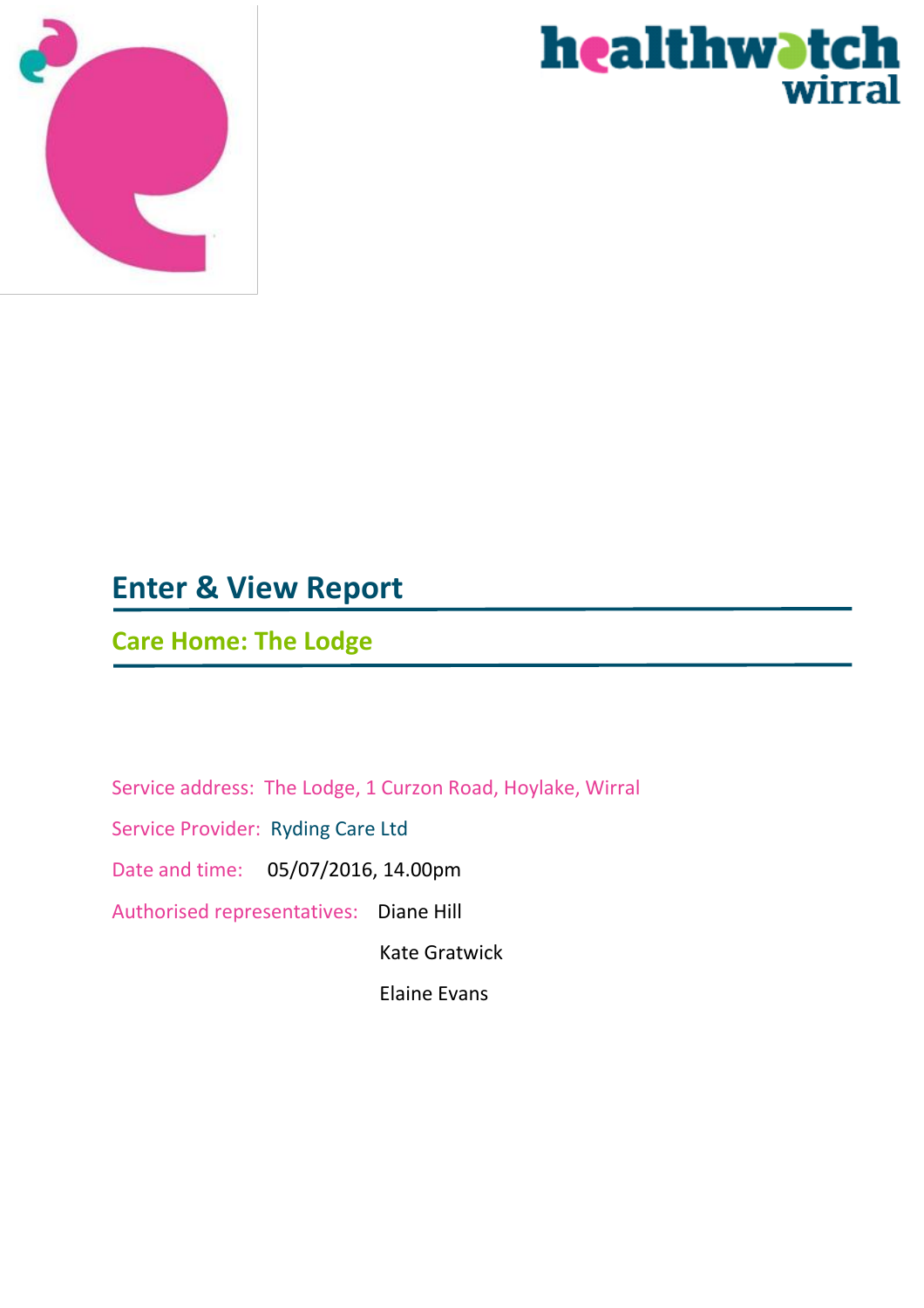

# healthwatch wirral

# **Table of Contents**

**Acknowledgements. What is Enter & View? General profile of service and purpose of visit. Type of E&V visit undertaken and Methodology. Findings and observations. Feedback from residents, relatives and staff Safeguarding Conclusions and recommendations Supplementary feedback from the provider post visit Healthwatch follow up action Distribution of report Glossary**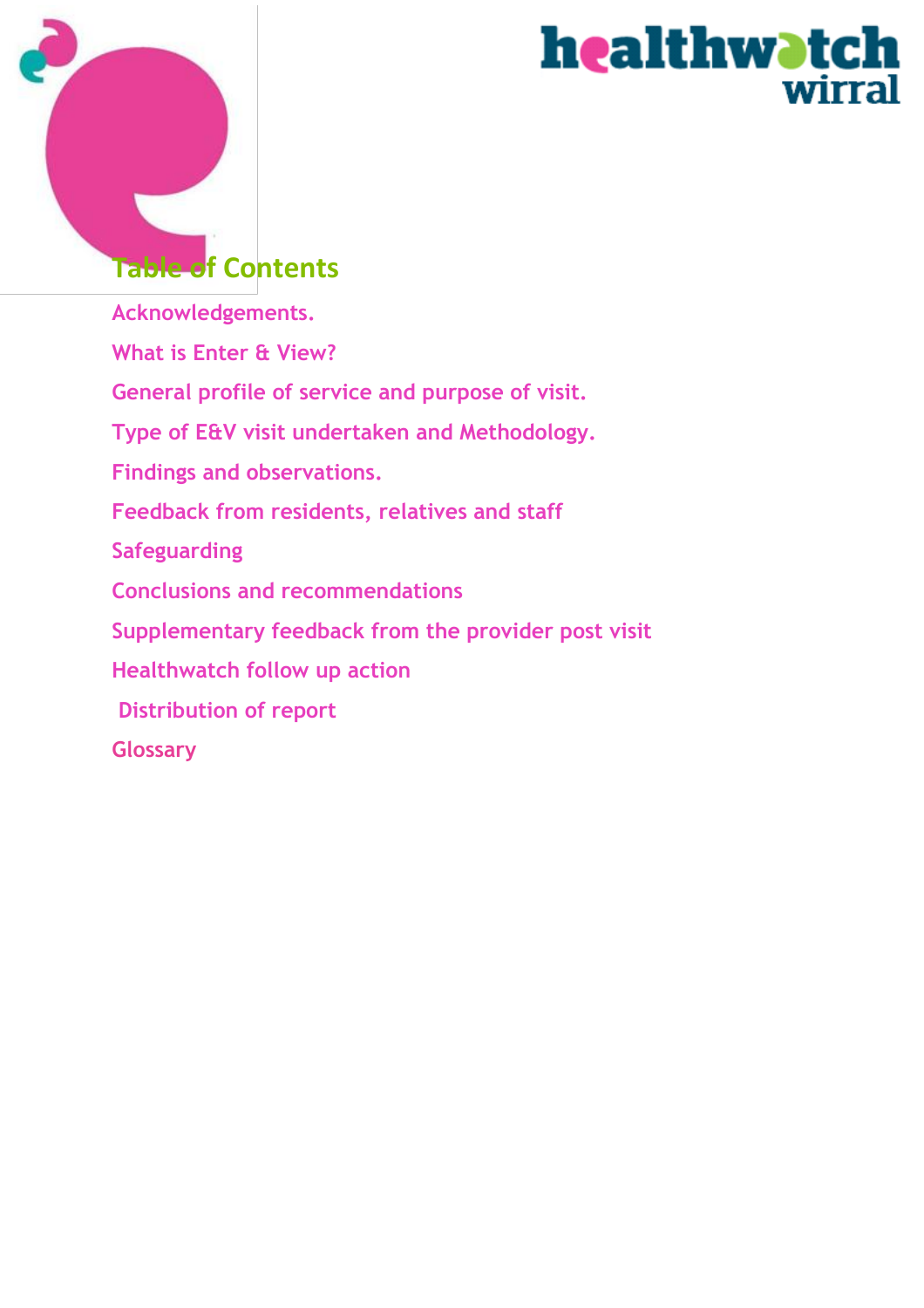

# **healthwatch** wirral

# **Acknowledgements**

Healthwatch Wirral would like to thank the staff, residents, relatives, and staff at The Lodge who spent time talking to us.

Please note that this report relates to findings observed on the specific date and time of the visit. Our report is not a representative portrayal of the experiences of all service users and staff, only an account of what was observed and contributed at the time.

The visit also takes into consideration the fact that many of the residents spoken to may have an illness and/or disability, including dementia, which will have an impact on the information that is provided.

# **What is Enter and View?**

Part of the Healthwatch Wirral's work programme is to carry out Enter and View visits. Local Healthwatch representatives carry out these visits to health and social care services to find out how they are being run and make recommendations where there are areas for improvement.

The Health and Social Care Act allows local Healthwatch Authorised Representatives to observe service delivery and talk to service users, their families and carers on premises such as hospitals, residential homes, GP practices, dental surgeries, optometrists and pharmacies.

Enter and View visits can happen if people tell us there is a problem with a service but, equally, they can occur when services have a good reputation – so we can learn about and share examples of what they do well from the perspective of people who use the service first hand.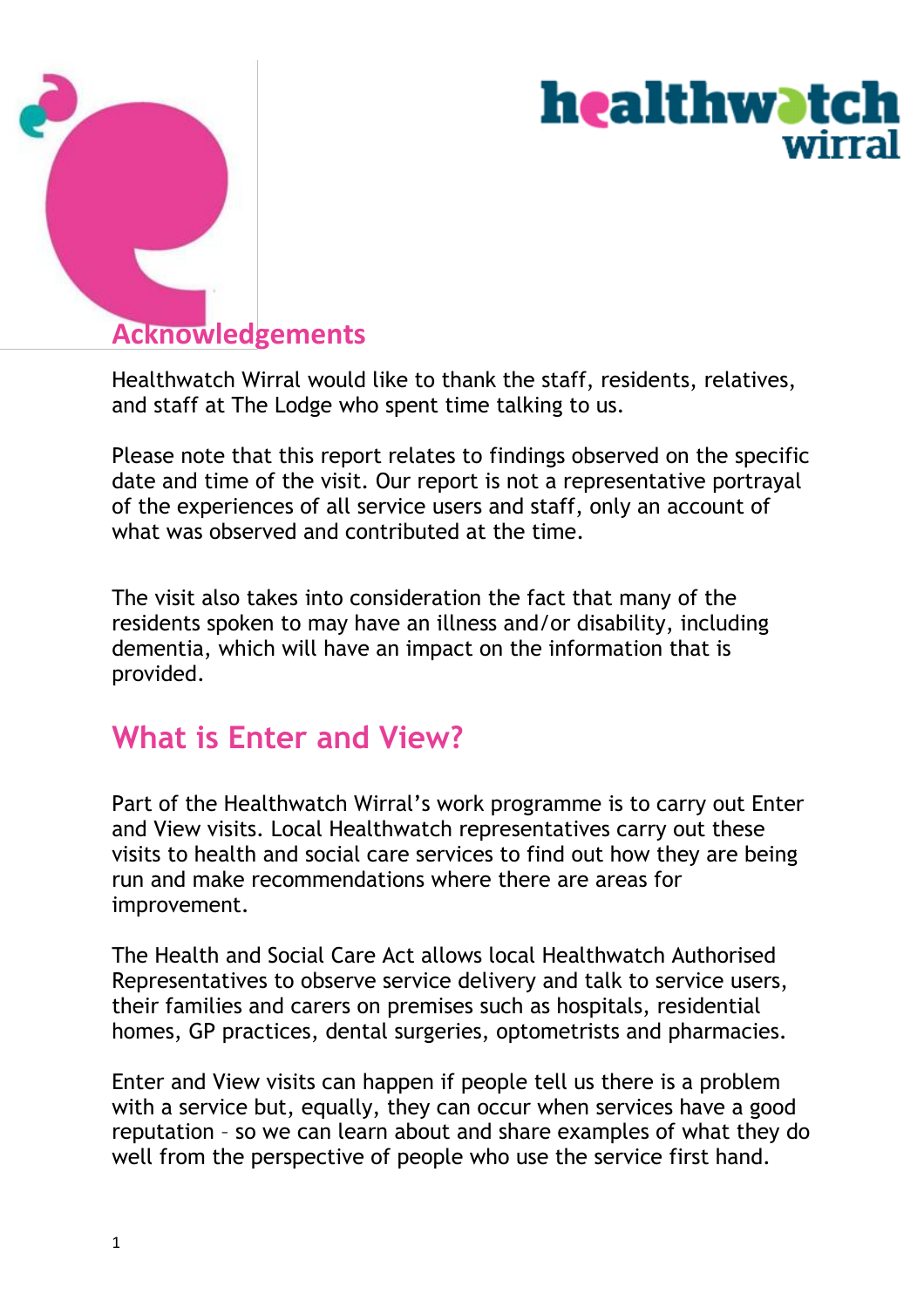

# **healthwatch** wirral

### **1.0 General profile of the service that was entered and viewed.**

The Lodge Care Home is a large detached house situated in a quiet suburban area in Hoylake. It is owned/managed by Ryding Care Ltd and is close to local shops and near to local public transport. It provides residential accommodation for up to 18 people with residential needs. It has 18 bedrooms all with en-suite facilities and is arranged over three floors with lift access.

#### **2.0 Purpose of visit**

To verify service user feedback Responding to a request from a services regulator or commissioner  $\sqrt{ }$ Responding to a request from the service provider Incoming Concern/complaint Familiarisation **Other**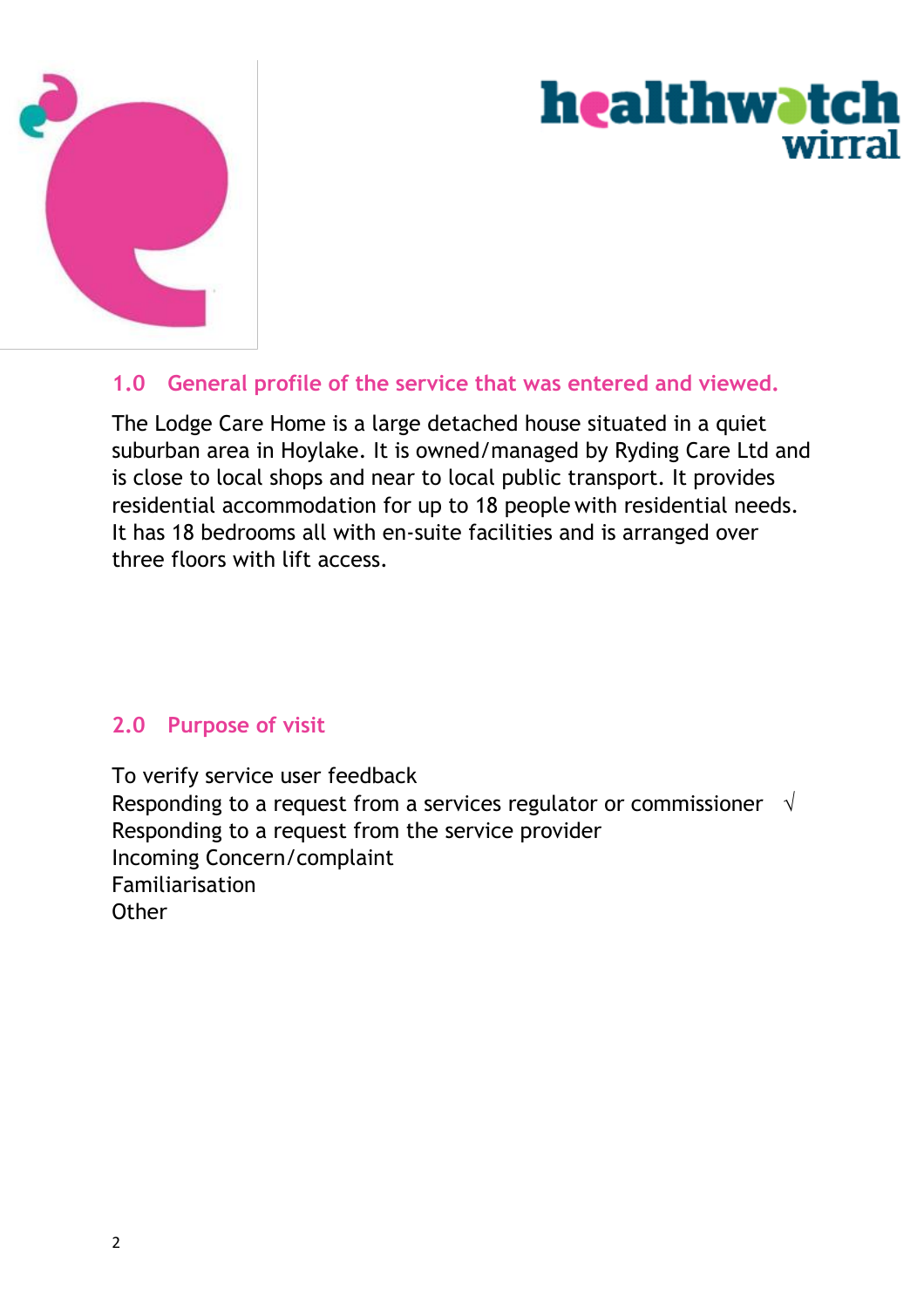

# **healthwatch** wirra

# **3.0 Type of E&V visit undertaken**

#### Unannounced

### **4.0 Methodology**

The visit is not designed to be an inspection, audit or an investigation, rather it is an opportunity for Healthwatch Wirral to get a better understanding of the service by seeing it in action and talking to staff, service users and carers/relatives. Healthwatch Wirral seeks to identify and disseminate good practice wherever possible. However, if during a visit Healthwatch Wirral identifies any aspects of a service that it has serious concerns about, then these concerns are to be referred to the appropriate regulator or commissioners of the service for investigation or rectification. Any safeguarding issues identified will be referred to the Local Authority or Commissioner for investigation.

The rectification of less serious issues may be directly with the service provider.

The Enter & View visits are a snapshot view of the service and findings are reported based at the time of the visit.

Enter and View visits are conducted in a way that works in accordance with Wirral Safeguarding Adults Partnership Board's principles and procedures. Information will be shared accordingly in order to safeguard adults at risk on Wirral and promote quality of local services.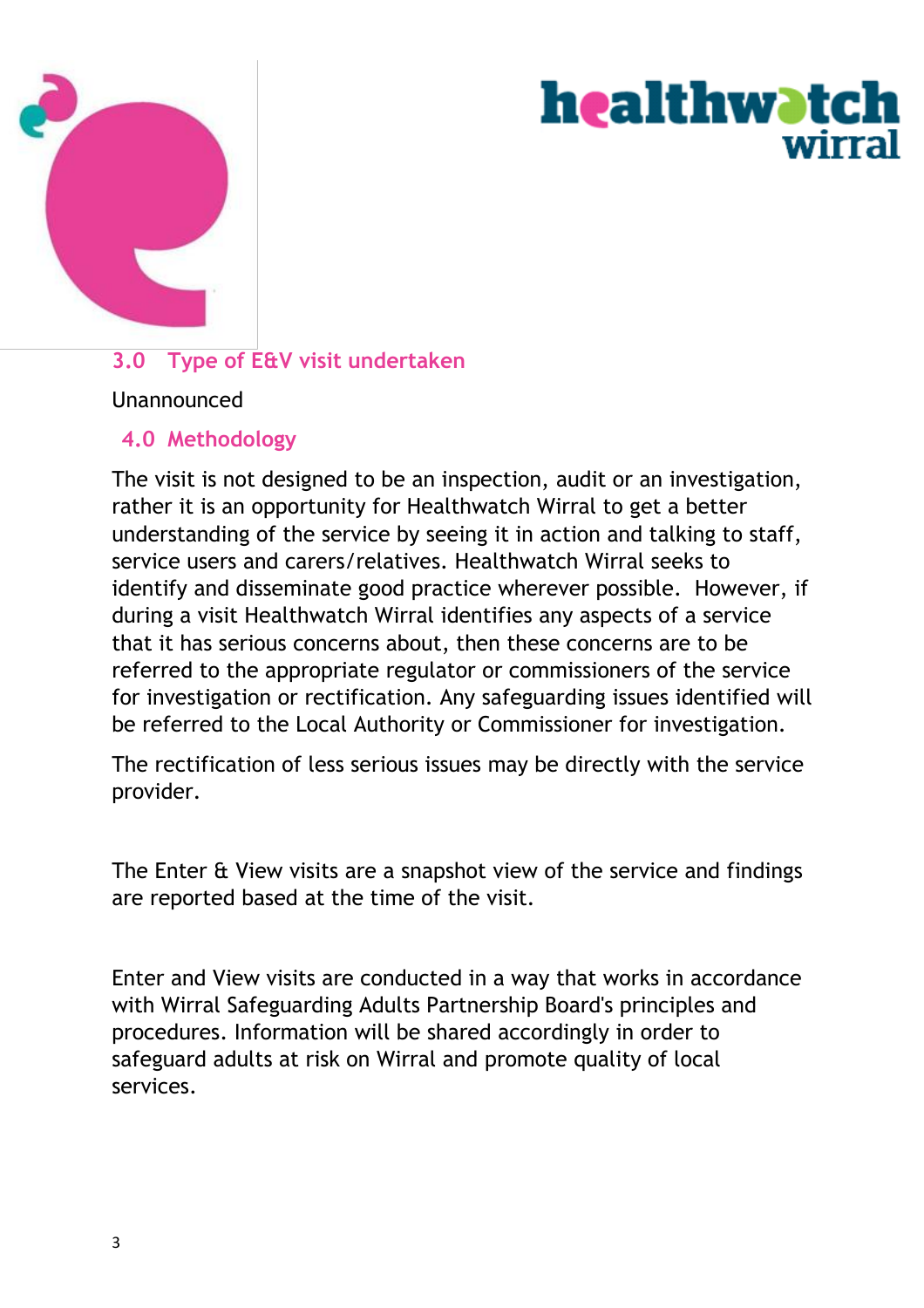

# <u>healthwatch</u> wirra

# **5.0 Discussions, findings and observations**

Healthwatch Authorised Representatives visited the home on 4<sup>th</sup> July but were refused entry as the new proprietor was unavailable. Healthwatch Authorised Representatives were invited to attend the following day to talk to the new owner who had purchased the business on 1<sup>st</sup> July and who was leasing the premises from the Hilbre Care Group.

Healthwatch Wirral had originally arranged to visit Hilbre Lodge, owned and managed by the Hilbre Care Group, during July and were unaware on the day of their initial visit that it had changed hands.

The new owner said that she was looking forward to managing the home and will be reviewing all of the current policies and procedures.

She was familiar with both staff and residents as she was formerly a member of staff at Hilbre Care Group.

Healthwatch Authorised Representatives had a discussion with the new owner about the current procedures and working practice at the home. We were told that the home provides residential care and will also provide respite care if there are beds available.

The current staffing levels were 3 carers during the day and 2 waking staff at night. Staff shortages were managed by care staff being flexible and by using bank staff. This home does not use Agency staff.

Staff have NVQ qualifications up to level 5 and have the Care Certificate. All staff are offered mandatory training and in addition to this Dementia, DoLS training, Behavioural level 2, Moving and Handling, Medicines Management and End of Life Training.

We were told that the introduction of the Care Certificate has been very positive and has boosted staff confidence.

Staff have appraisals annually and supervisions every 2 months.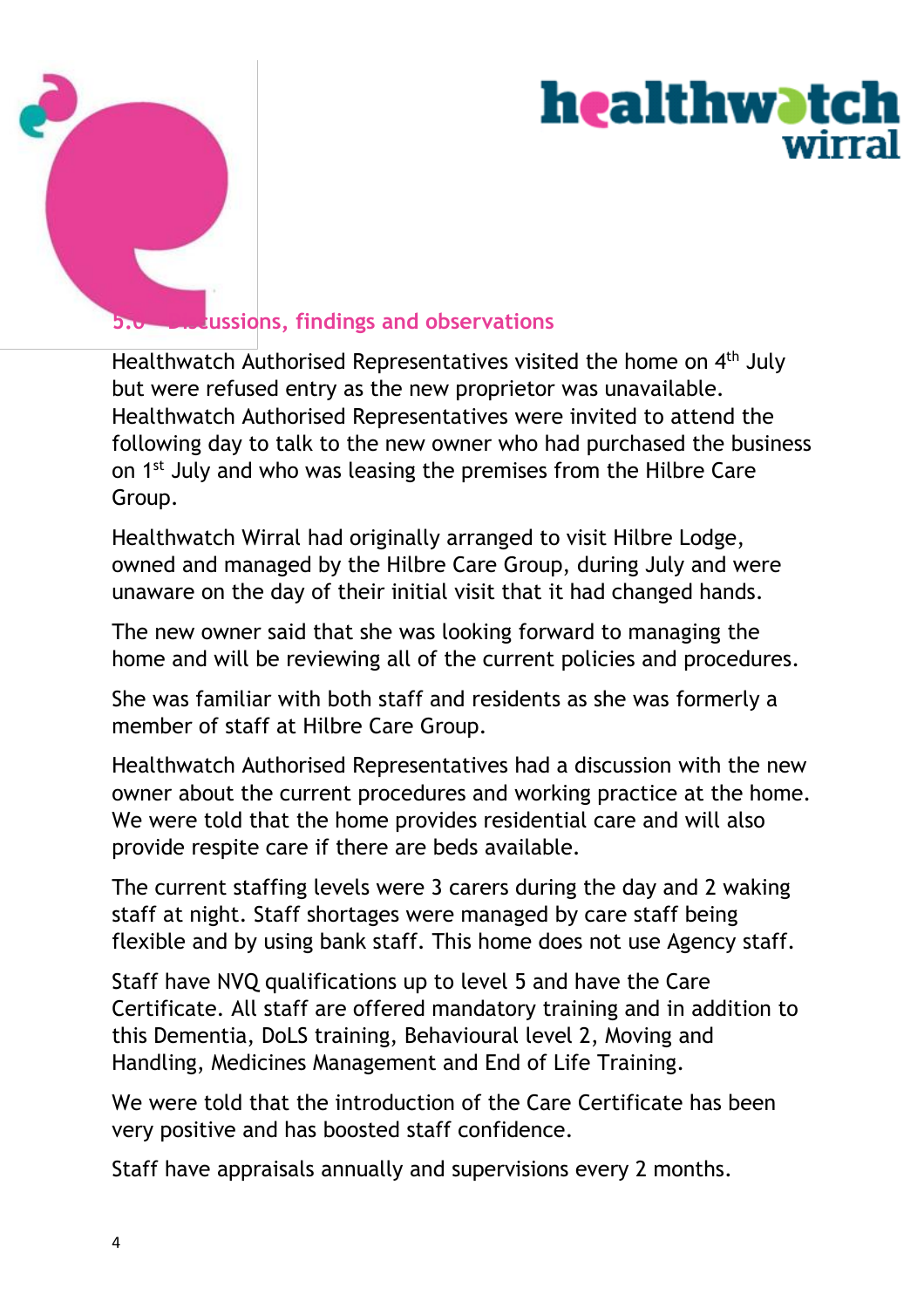

# <u>healthwatch</u> wirra

Medication is managed and administered by trained senior staff and the home uses the Biodose System.

All residents, staff and relatives are aware of the complaints procedure and there is an 'open door' policy approach. There is also a timescale for the resolution of any concerns or issues.

The home has a good relationship with the local GP practice, Marine Lake in West Kirby. A GP makes regular routine visits every other Friday as well as visiting as and when required. Residents may keep their own GP subject to the Practice agreeing to this arrangement.

We were told that all staff understand the need for adequate nutrition and hydration for residents. The home uses the MUST tool (This is a five-step screening **tool** to identify adults, who are malnourished, at risk of malnutrition, or obese. It also includes management guidelines which can be used to develop a care plan) Residents are given a good choice of food to meet their nutritional requirements and are weighed regularly.

Residents meet with management and create their own menus and some residents prefer to eat in their own rooms. However, residents are encouraged by staff to eat in the dining room.

The home currently has an activities co-ordinator who works across the Hilbre Care Group and Ryding Care Group and the new owner intends to purchase their own transport to enable residents to go on outings. We were informed that Ryding Care Ltd intend to have their own activities co-ordinator in the future.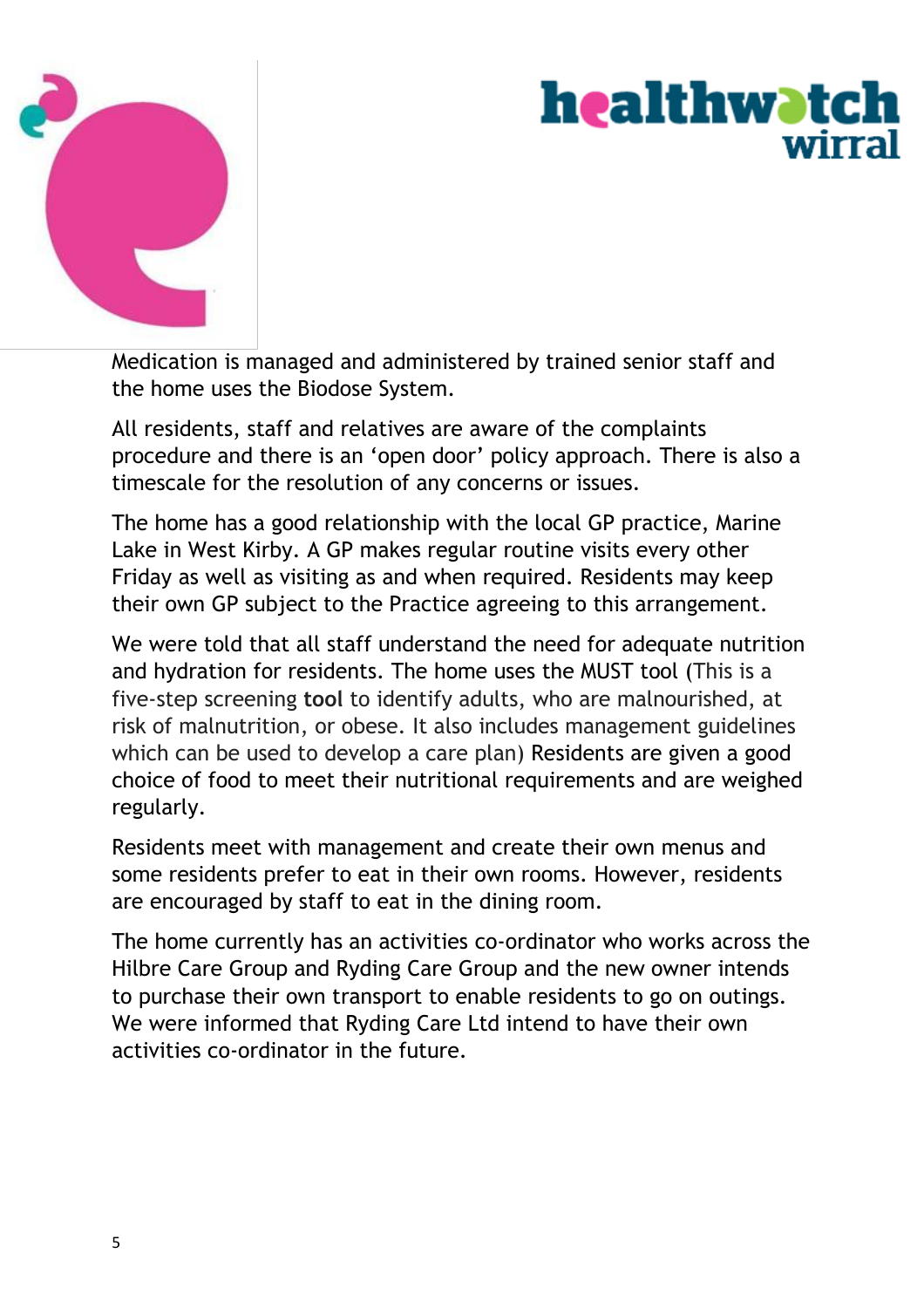

# **healthwatch** wirra

Healthwatch Wirral Authorised Representatives were invited to view the current facilities and talk to residents, visitors and staff.

#### **Reception**

The entrance reception was light, tidy and clean. There was a visitors signing in book and hand sanitizer available in this area. The complaints procedure and other statutory notifications were displayed.

#### **Corridors**

The corridors were wide and free from obstructions in most areas. There was a wheelchair stored in one area however. The upstairs corridors were under a programme of decoration and were bright and fresh. The carpets looked a little worn and were patterned.

#### **Lounge**

The lounge was a good size with comfortable sofas and furnishings. The carpet was patterned and there was a large TV and a fish tank situated in the room. Residents were enjoying refreshments at the time of the visit and the hairdresser was in attendance.

#### **Dining room**

The dining room was spacious, well laid out and bright. The tables were set with appropriate crockery and cutlery. There was plenty of room for residents to walk around safely.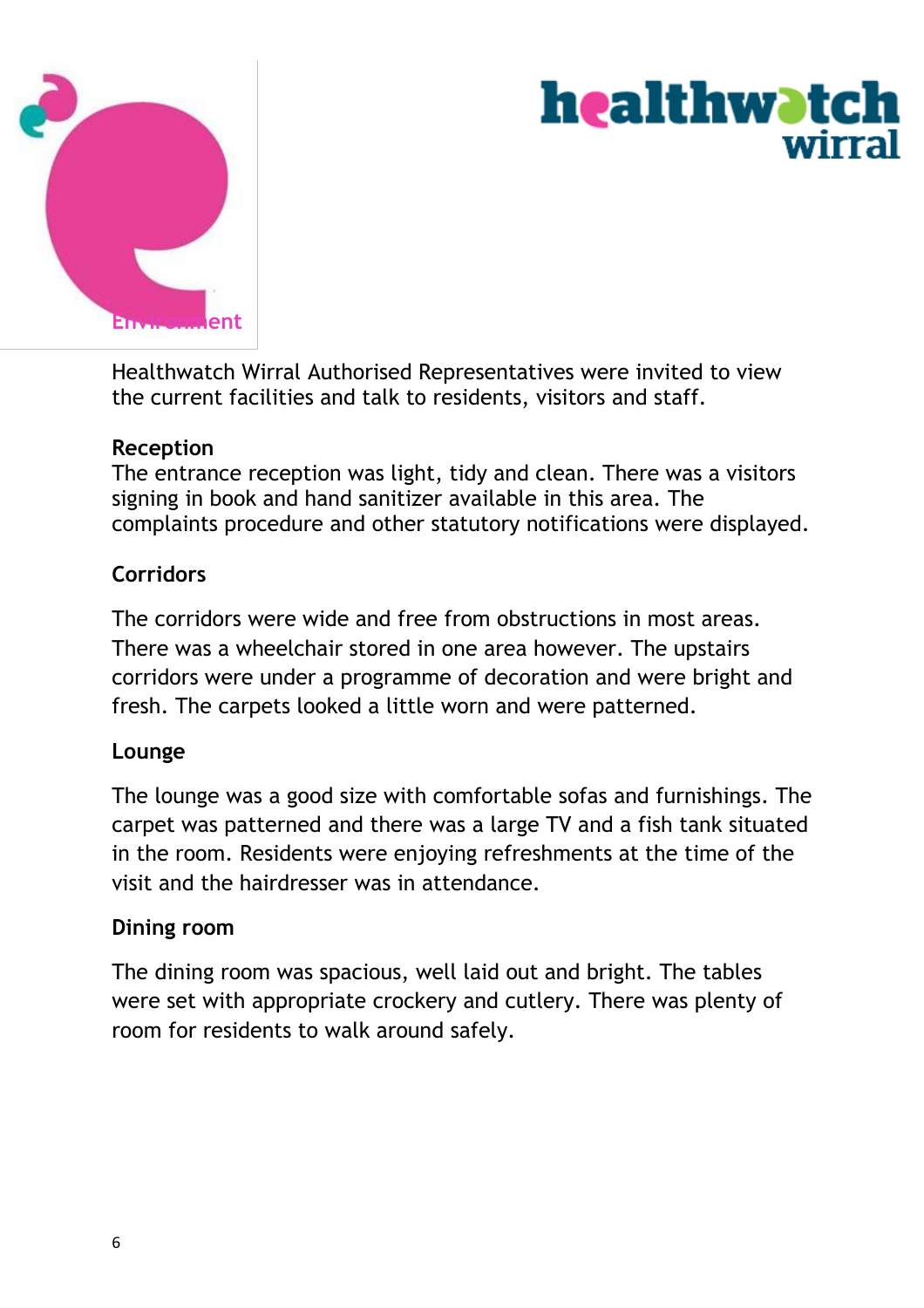

# healthwatch wirrs

The bedroom viewed was large and personalized with the residents own belongings. It was clean and fresh.

## **Kitchen**

The kitchen was small but was organized and tidy. It had a hygiene rating of 5 which is very good. A member of staff was busy making snacks and refreshments for residents.

## **External Gardens**

These were very narrow but we were informed that the home next door has a larger garden that the residents can use. Any residents who may find it difficult to access the facilities next door would be assisted by staff and wheelchairs may be used to transport them if necessary.

## **Feedback (from Staff, Service Users, Relatives, Visitors, Carers)**

## **Staff**

"This is a good home"

"I am very happy with the new owner/manager"

"I enjoy working here"

## **Residents** –

"I enjoy living here"

"The staff are very caring"

"The food is mostly good"

" I am very comfortable living here"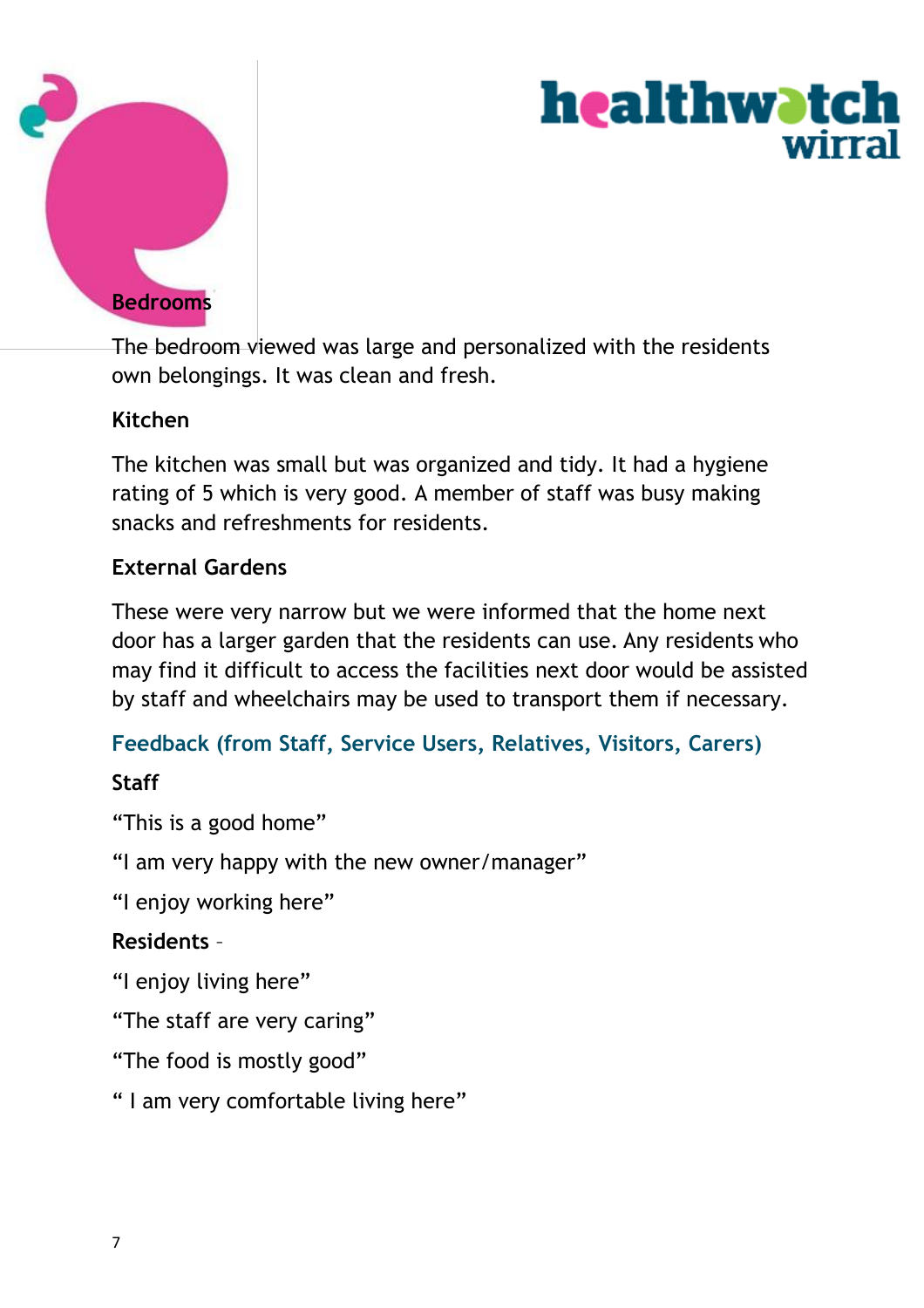



" My relative is happy and well cared for"

#### **6.0 Safeguarding observations on day of visit.**

No Safeguarding issues were identified at the time of our visit.

Healthwatch Enter and Views are not intended to specifically identify safeguarding issues. However, if safeguarding concerns arise during a visit they are reported in accordance with Healthwatch safeguarding policies.

If any safeguarding issues are identified during a Healthwatch Enter and View the Local Authority will be notified on the same day as the Enter and View visit.

#### **Safeguarding Alerts.**

We were informed that all alerts are reported to the Central Advice Duty Team (CADT) and the Care Quality Commission (CQC) and are documented and investigated.

**It is seen as good practice for all Health and Social Care Services to report potential Safeguarding alerts to Wirral Council Central Advice and Duty Team.**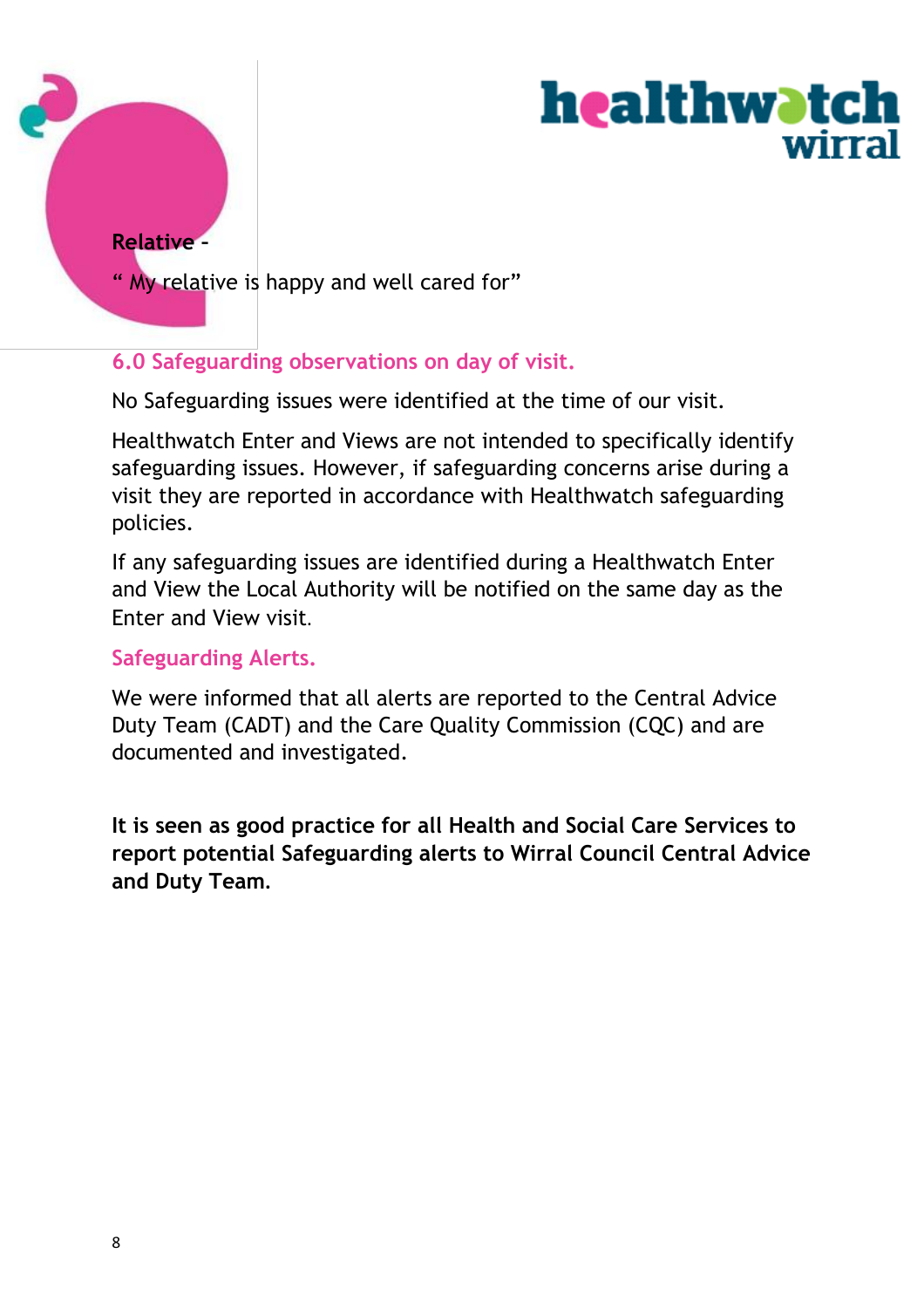

## **6.2 DoLS and DNAR**

We were informed that The Lodge follows the legal requirements and guidelines, and that no residents have DoLS at the time of our visit. Best interest meetings are not held as residents are able to speak for themselves.

Any residents who have DNAR's are reviewed every 12 months.

The home stated that the impact that DoLS has when running a care home is that a lot of paperwork is required to be completed and that the process is not straightforward and is a grey area.

### **6.3 Falls**

The Lodge prevents and manage falls by assessing and monitoring residents and using external agencies such as the Falls Team for support. All falls are recorded and relatives are informed. Falls are also audited regularly.

# **6.4 Pressure ulcers**

We were told that no residents had pressure ulcers at the time of our visit. Residents would be referred to the District Nurse Team and Tissue Viability Service if they developed a pressure ulcer.

## **7.0 Conclusions**

- Residents looked cared for and appeared to be happy.
- Staff appeared to know the residents well and treated them with dignity and respect
- Care was well balanced from a health perspective.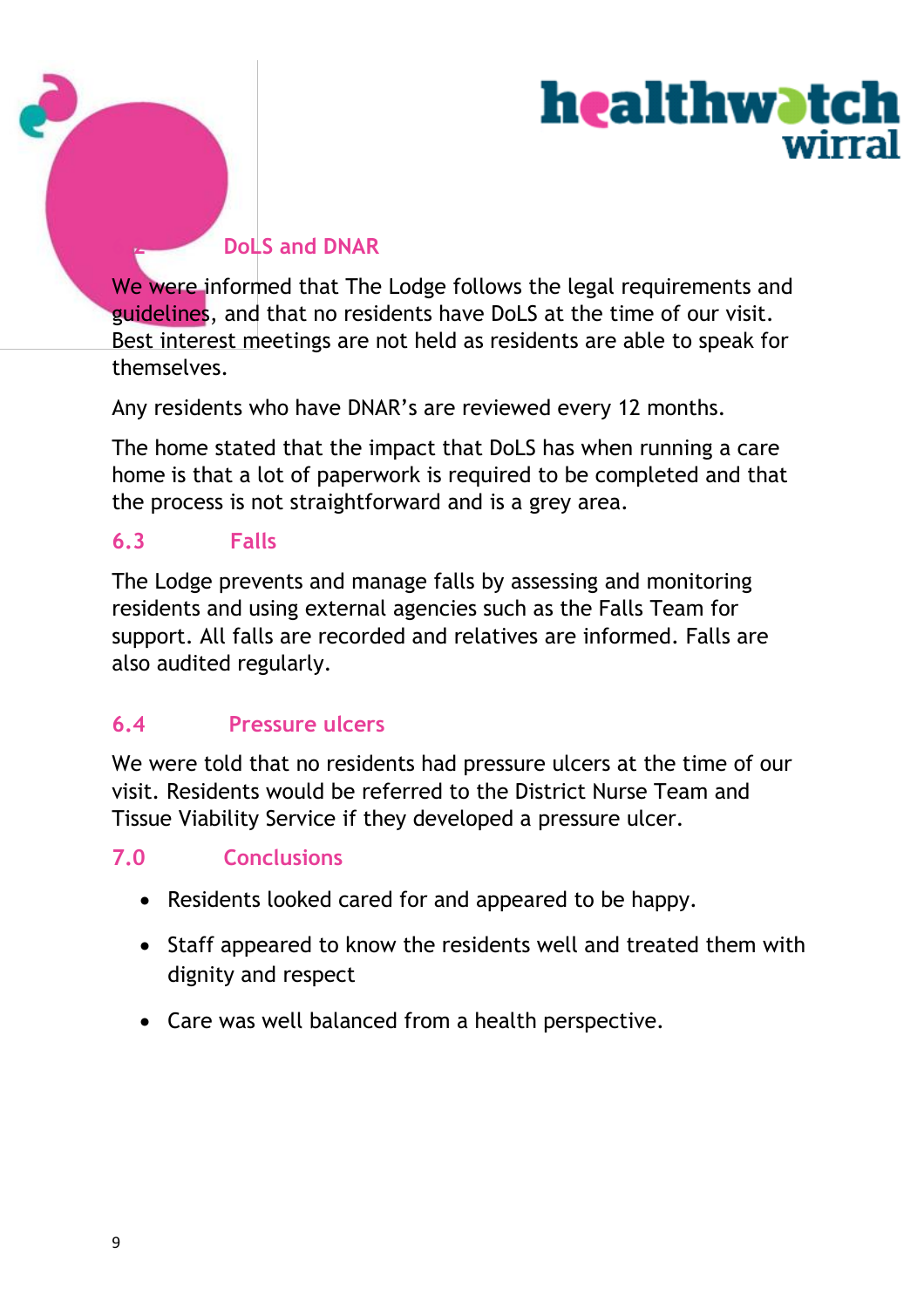



**Staff seemed pleased with the new management arrangements.** 

# **8.0 Recommendations**

- Display Healthwatch 'Your Voice' leaflets to allow feedback to be gathered independently
- Ensure that residents are not put at risk when sharing the garden of the Home next door.

# **9.0 Supplementary feedback from the provider post visit**

Any residents who may find it difficult to access the facilities next door would be assisted by staff and wheelchairs would be used to transport them if necessary.

The visit by Healthwatch Wirral was carried out in a respectful and pleasant manner. The three representatives were warm and considerate to the residents, families and staff.

I felt that I was given a right to reply and the process enables an alternative view for people to see.

Thank you.

The Manager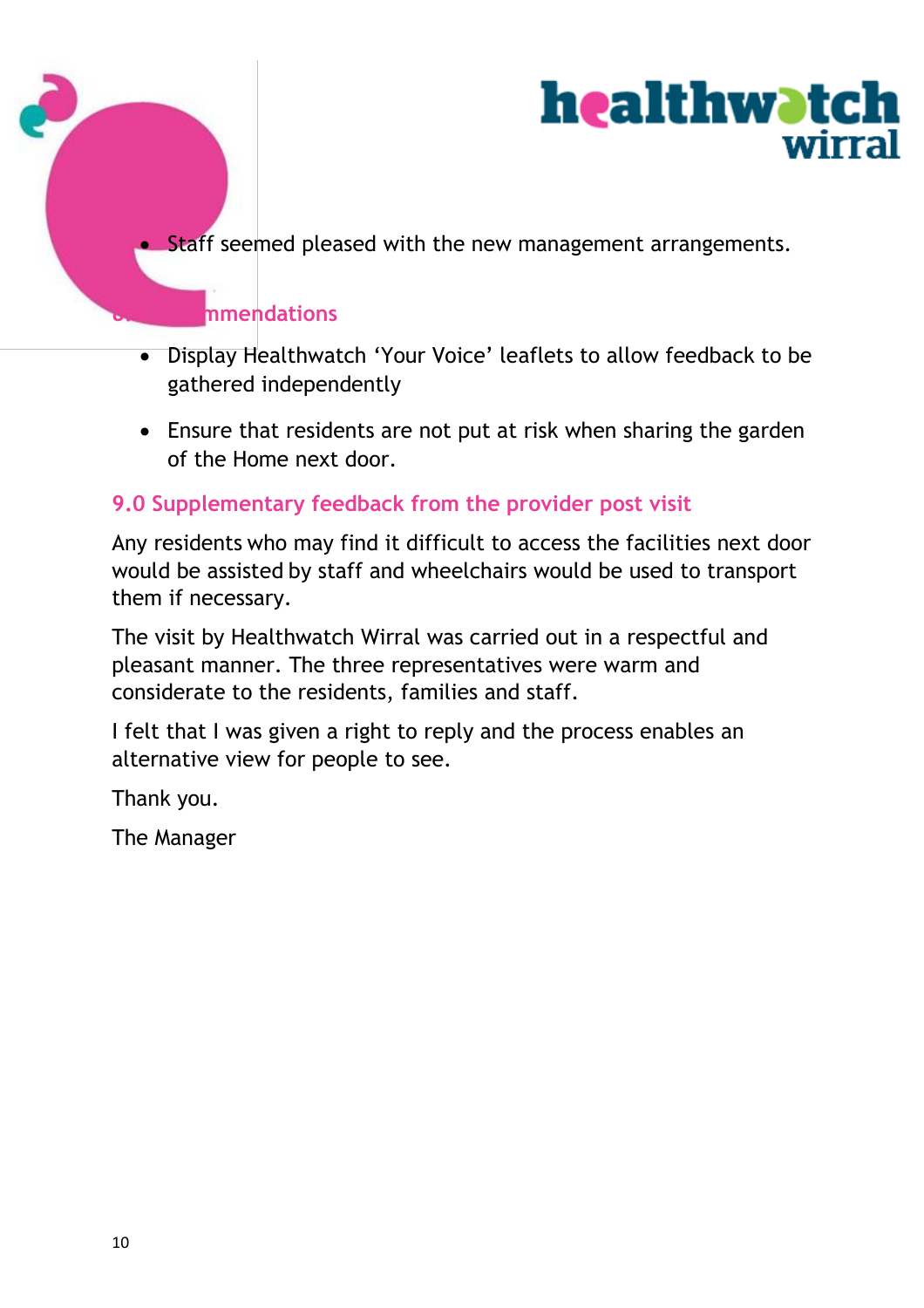



# **10.0 Healthwatch follow up action.**

Revisit the home in 2017 when the new proprietor has reviewed the policies and procedures of the home.

#### **11.0 Distribution of report**

Healthwatch Wirral will submit the report to the Provider, Commissioner, CQC, and Family & Wellbeing Performance Committee.

Healthwatch Wirral will publish the report on its website and submit to Healthwatch England in the public interest.

### **Glossary**

| <b>CADT</b> | <b>Central Advice and Duty Team</b>          |
|-------------|----------------------------------------------|
| <b>CQC</b>  | <b>Care Quality Commission</b>               |
| <b>DoLS</b> | Deprivation of Liberty Safeguards            |
| <b>DNAR</b> | Do not attempt resuscitation                 |
| <b>GP</b>   | <b>General Practitioner</b>                  |
| <b>HCA</b>  | <b>Healthcare Assistant</b>                  |
| <b>MUST</b> | <b>Malnutrition Universal Screening Tool</b> |